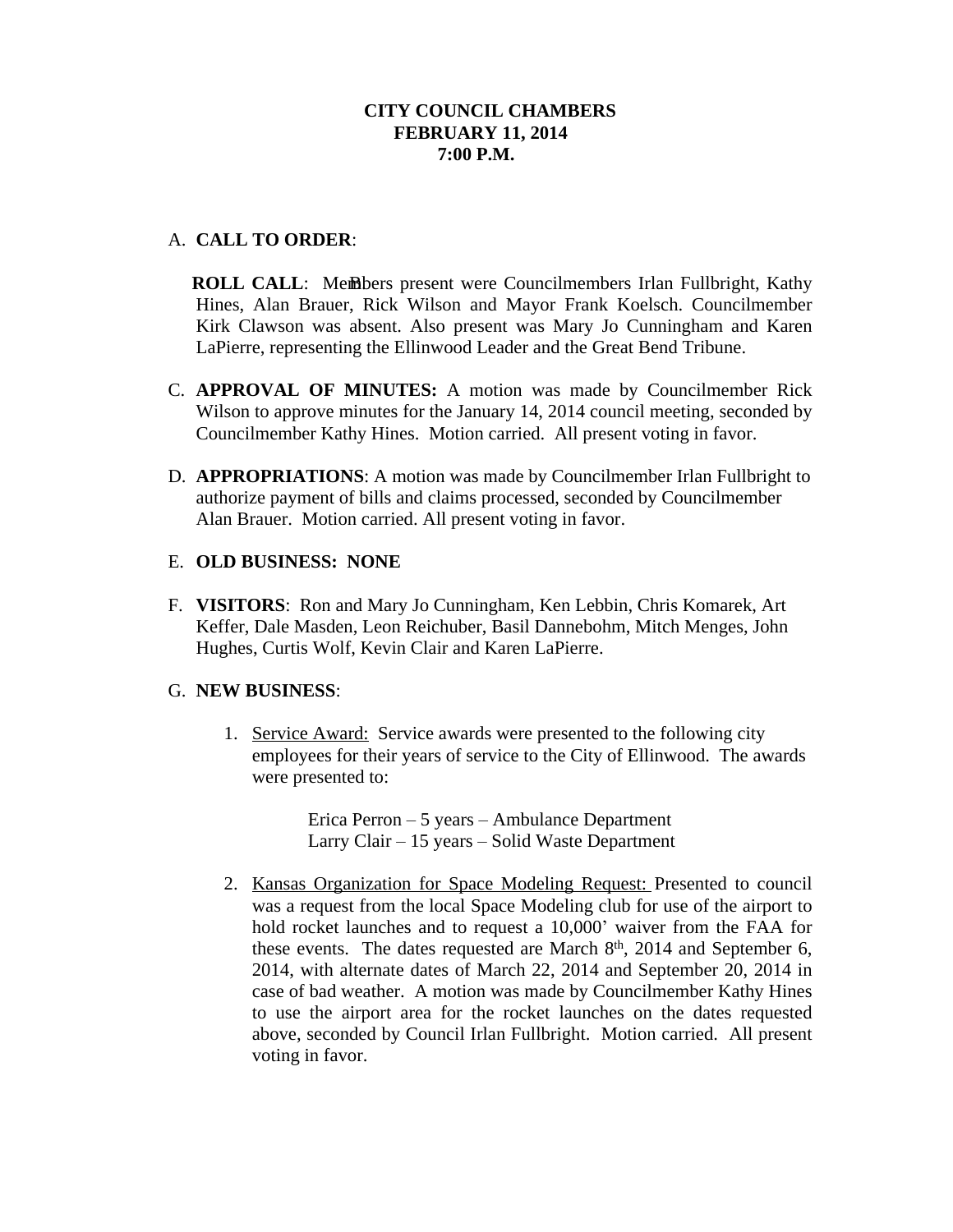- 3. Kansas Wetlands Education Center Report: Curtis Wolf, Site Manager of the Kansas Wetlands Education Center (KWEC) was present to give an update on the KWEC. The center continued to offer a wide range of programs to the public and schools. The KWEC offered a total of 474 programs, servicing a total of 12,386 participants. One of the main goals for 2014 is to continue to offer at least 1 public program per month and host various special events.
- 4. Chamber of Commerce AHF Update: J Basil Dannebohm, John Hughes and Mitch Menges, representing the Ellinwood Chamber of Commerce, were present to provide an update on this year's After Harvest Festival. There will be several new events, including a craft market on Friday and a KC sanctioned BBQ event on Friday. There will be a return of the 3 on 3 basketball tournament on the tennis courts at the City park on Saturday afternoon. Robert Peter, city administrator reminded the Chamber they will need to provide a list of city facilities needed, a list of events, and duration of events during the After Harvest Festival and request the use of those facilities.
- 5. AT&T Contract Review: Presented to council was the most recent revision of the AT&T contract that has been negotiated the last several months. There is some concern over parts of the contract and that language has been hi-lighted for review purposes. The primary concern is that the original contract was very specific as to the amount of equipment and type of alterations that could be placed on the water tower and the new agreement is not specific. After some discussion, the consensus of the council was to stay with the same language in the original contract as to the amount of equipment that could be placed on the water tower.
- 6. Sewer Line Cleaning: Presented to council was a proposal from Mayer Specialty Services to clean a portion of the City's sewer lines not to exceed a cost of \$10,000. The portion to clean is the main outfall line extending from West 7<sup>th</sup> Street to the sewer treatment plant. Bids were not solicited for the reason that this firm has done prior high quality work for the city.

A motion was made by Councilmember Kathy Hines to approve the proposal as submitted by Mayer Specialty Services to clean the main sewer outfall line extending from West 7<sup>th</sup> Street to the sewer treatment plant at a cost not to exceed \$10,000, seconded by Councilmember Alan Brauer. Motion carried. All present voting in favor.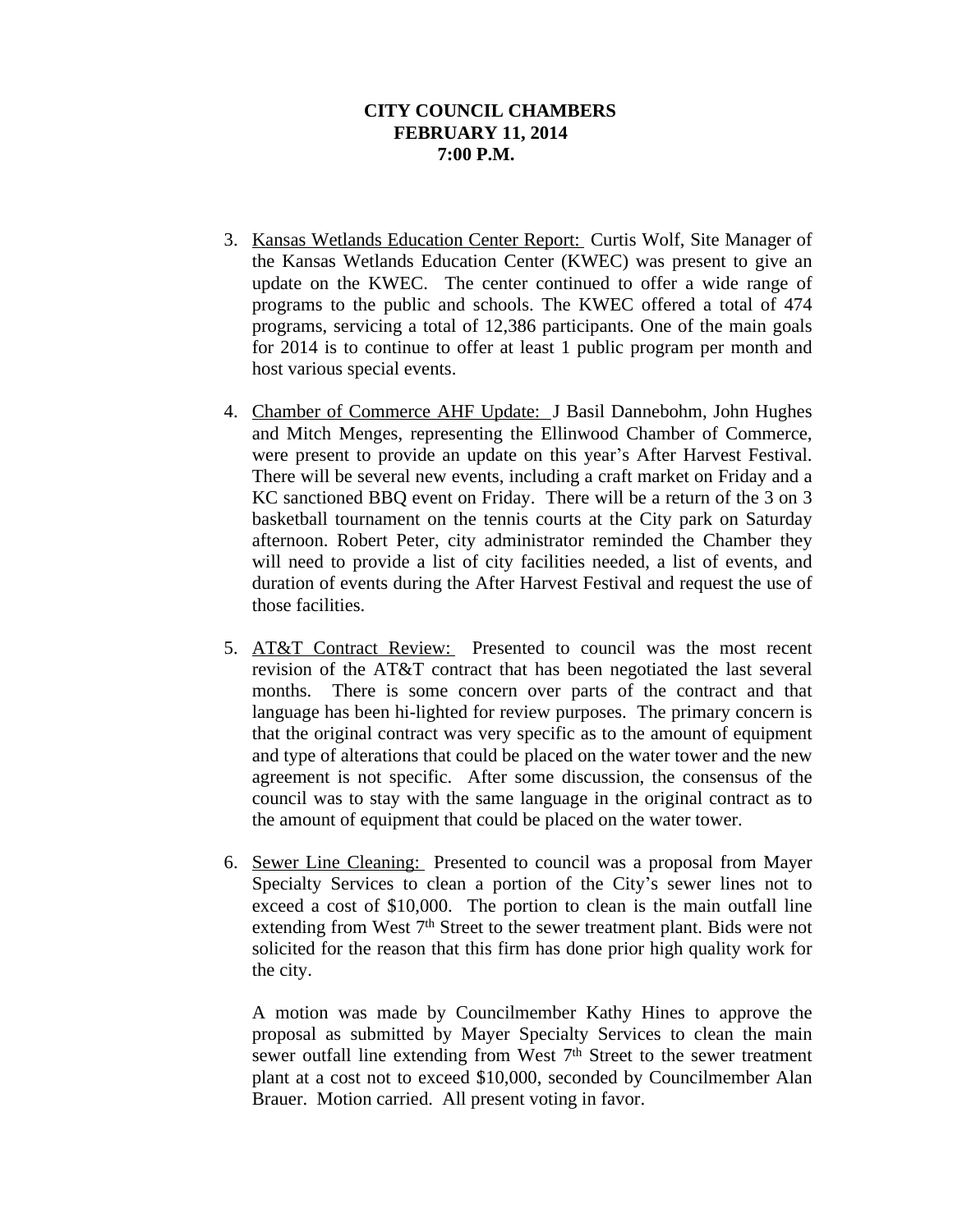7. Solid Waste Truck Engine Repairs: Presented to council was the bill, including a narrative description of work performed, from Doonan Peterbilt for the replacement engine on the 2007 Peterbilt side loader solid waste truck in the amount of \$28,136.90. A motion was made by Councilmember Alan Brauer to approve the engine repairs at a cost of \$28,136.90, seconded by Councilmember Kathy Hines. Motion carried. All present voting in favor.

Robert Peter, city administrator proposed financing \$25,000 of the cost through a lease purchase from Community Bank of the Midwest. Presented to council was Resolution 21114 approving the lease purchase agreement from Community Bank of the Midwest. The lease would be for a period of 21 months, with an interest rate of 3.025% and a monthly payment of \$1224.08. A motion was made by Councilmember Irlan Fullbright to approve Resolution 21114, seconded by Councilmember Rick Wilson. Motion carried. All present voting in favor.

- 8. Review of City Water Emergency Plan: The City of Ellinwood Water Emergency Plan was adopted in 2008. The plan needs to be reviewed and approved annually. No changes to the plan are recommended at this time. A motion was made by Councilmember Alan Brauer to approve the City Water Emergency Plan, seconded by Councilmember Irlan Fullbright. Motion carried. All present voting in favor.
- 9. End of Year Financial Review: Presented to council was a "Summary of Cash Receipts, Cash Disbursements and Unencumbered Cash" by fund for the year ended December 31, 2013. It was noted the total 12/31/13 unencumbered cash stayed consistent with 12/31/12 unencumbered cash.
- 10. Water Tank Truck: Presented to council was a sales proposal from Southwest Truck Parts, Inc. in the amount of \$13,000 for a 2002 FL170 Freightliner truck to replace the 1970 Ford water tank truck. Southwest Truck Parts would supply a 60 day 50/50 warranty for parts and labor on major components, such as engine, transmission and differential. Southwest Truck Parts also agrees to purchase the 1970 Ford truck for \$1500 after the water tank is removed and mounted on the new truck.

A motion was made by Councilmember Alan Brauer to approve the purchase of the 2002 FL170 Freightliner truck from Southwest Truck Parts, Inc. for \$13,000, seconded by Councilmember Kathy Hines. Motion carried. All present voting in favor.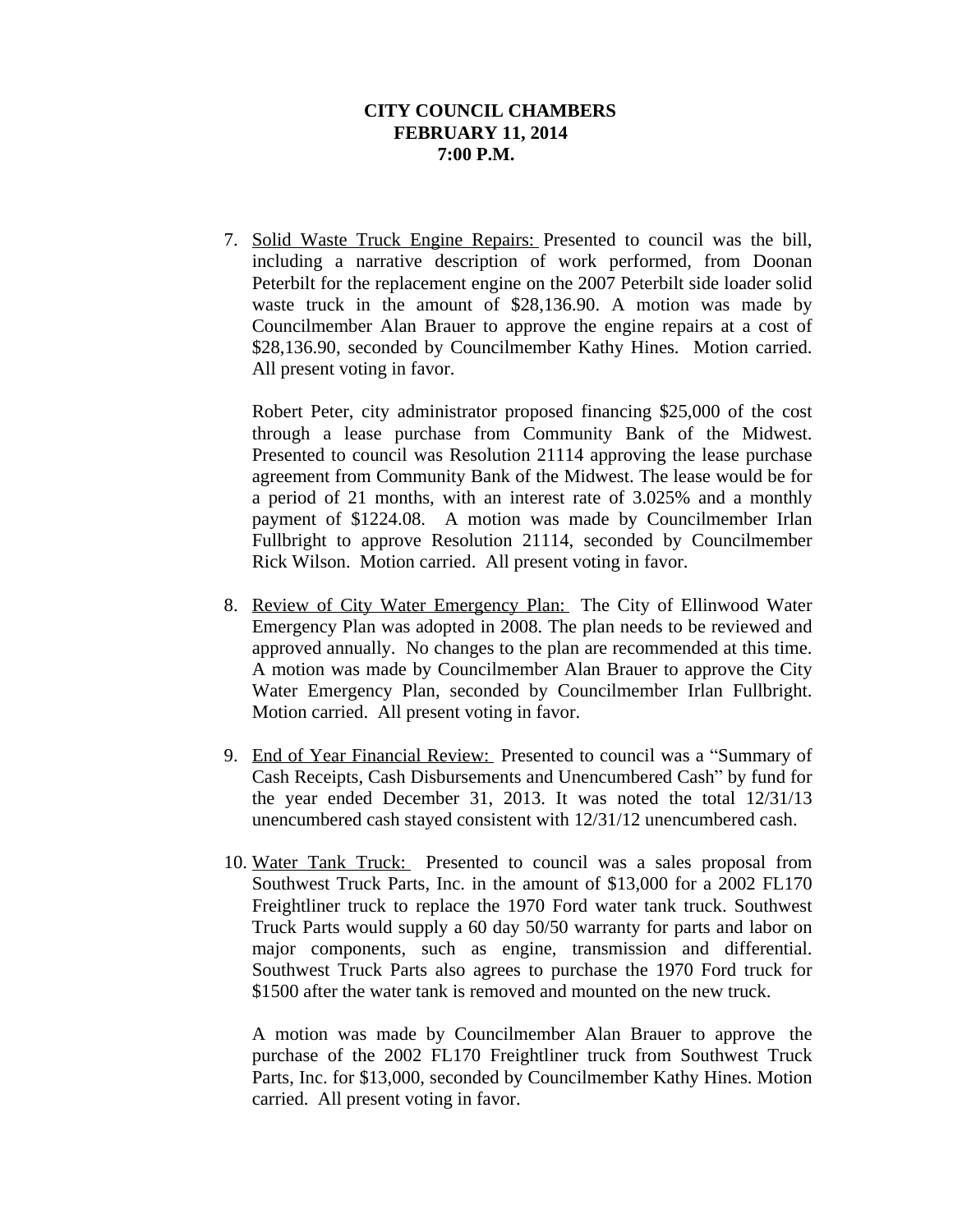11. Executive Session: An executive session is requested for discussion of confidential financial information related to a private business. A motion was made by Councilmember Irlan Fullbright to adjourn into executive session for 20 (twenty) minutes for discussion of confidential financial information related to a private business and that the council meeting will reconvene in the council chambers, seconded by Councilmember Alan Brauer. Motion carried. All present voting in favor. The governing body recessed into executive session at 9:15 p.m..

Meeting reconvened into regular session at 9:35 p.m. No action taken.

## **REPORTS**:

- 1. Municipal Court Report: Presented to Council was the Municipal Court Report for January, 2014.
- 2. Utilities Production Report: Presented to Council was the Utilities Production Report.
- 3. Staff Reports:
	- a) Staff reported the rice upgrades at the power plant have been completed and the engineer will test before the end of February.
	- b) Staff reported Kelly Fann, IT consultant, will be working on offsite backup storage for all departments within the city. Jon Perron will be working with her to become familiar with the City's computer set up.
	- c) Staff reported the police department is getting a computer server.
	- d) Staff reported a letter will be sent to Main Street businesses to address the snow removal from sidewalks in front of their business. The snow will be removed from sidewalks when the snow event has ended. Also a request will be made to not park vehicles on the street until Main Street has been cleared of snow.
	- e) Knop Auto Parts contacted the City regarding the repair to the recycle truck that was approved at the January meeting. The repairs are now estimated to be over \$5000. It was determined this repair is not cost effective and will not be done. It has been decided that the recycle trailer can be hauled to Great Bend using a City pickup.
	- f) Staff reported he will attend a flood insurance seminar in Wichita